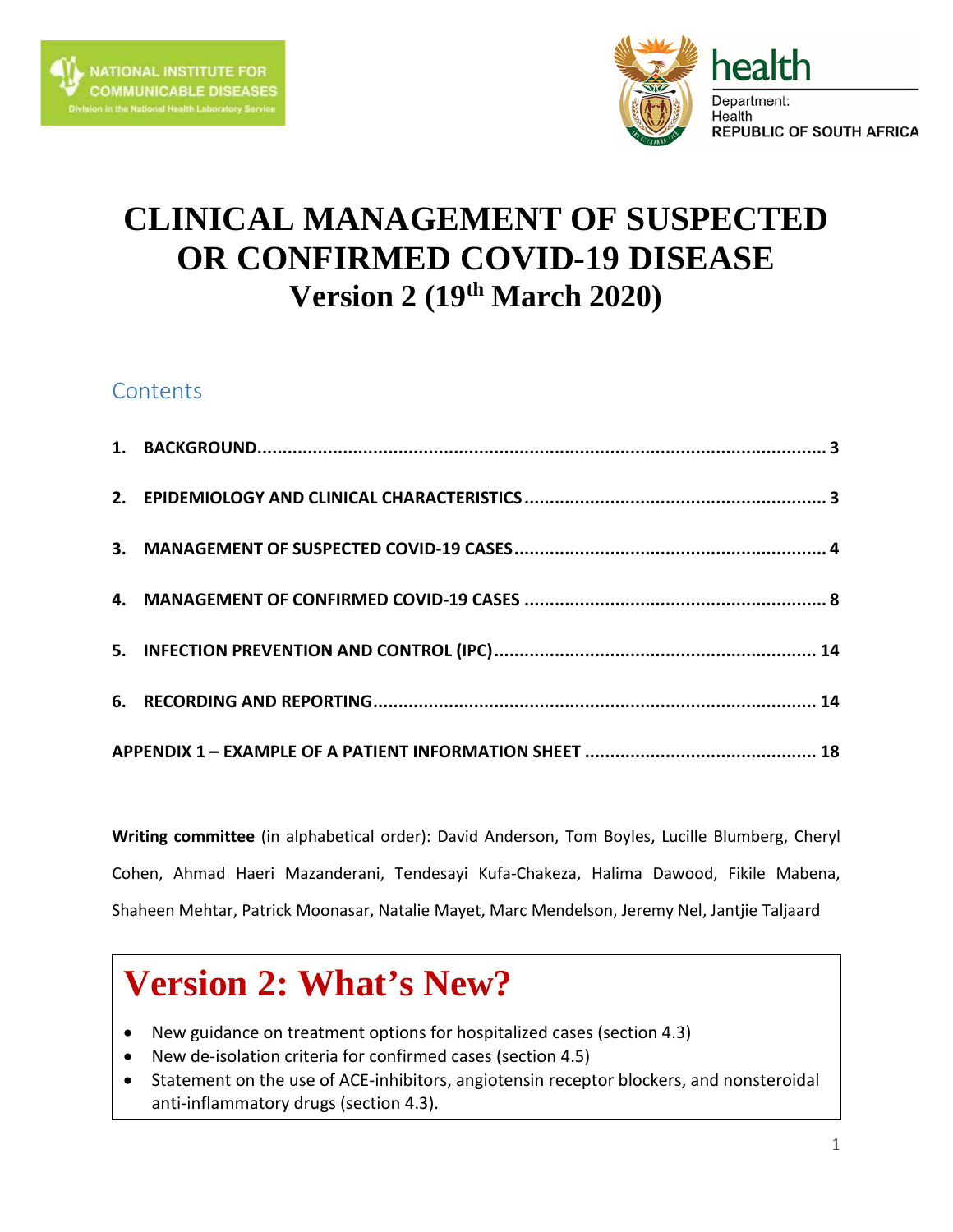# **Guideline Summary**

#### **Testing**

- Apply the latest case definition from the NICD to determine testing eligibility. <http://www.nicd.ac.za/diseases-a-z-index/covid-19/>
- Combined nasopharyngeal and oropharyngeal swabs should be sent in all suspected cases. Lower respiratory tract samples (e.g. sputum) can also be sent if present (do not perform sputum induction however).
- Ensure that the specimen is labelled and packaged correctly, and stays between 2-8°C during specimen storage and transport.

#### **Suspected COVID-19 cases**

- Any suspected case should be identified as soon as possible (ideally prior to entering the facility). Such cases should immediately be given a surgical mask, and be isolated. Good hand hygiene and cough etiquette should be taught, and appropriate samples obtained.
- A broad differential diagnosis should be entertained for suspected cases, and appropriate testing for alternative diagnoses should be undertaken.
- Suspected COVID-19 cases who are medically well, or who are assessed as having only mild disease, may be managed at home while awaiting test results.

#### **Confirmed COVID-19 cases**

- Patients with mild disease may be considered for management at home, provided they are able to safely self-isolate and are not at risk of developing severe disease (see criteria in table 2).
- Supportive oxygen therapy is the cornerstone of management for patients with severe disease target oxygen saturations of ≥90% for most patients, using nasal prong oxygen, a simple face mask, or a face mask with a reservoir bag.
- For intubated patients with ARDS, use lung-protective ventilation strategies.
- Although there is currently no good evidence for any specific therapy for COVID-19, consider chloroquine for cases requiring hospitalization, as well as for mild cases who have risk factors for severe disease.
- Patients may be de-isolated without the need for repeat PCR tests. Those with mild disease may be de-isolated 14 days after symptom onset, while those with severe disease may be de-isolated 14 days after achieving clinical stability (e.g. once supplemental oxygen is discontinued).
- There is currently no good evidence to suggest that patients on ACE-inhibitors, angiotensin-receptor blockers need to discontinue these agents.

#### **Healthcare worker personal protective equipment (PPE)**

- For the majority of COVID-19 patient interactions, appropriate healthcare worker PPE consists of gloves, a gown or apron, and/or a surgical mask.
- When performing aerosol-generating procedures (e.g. taking nasopharyngeal swabs, performing CPR, or intubating a patient), an N95 respirator should be used in place of a surgical mask, and eye protection (shield or goggles) should be added to the above.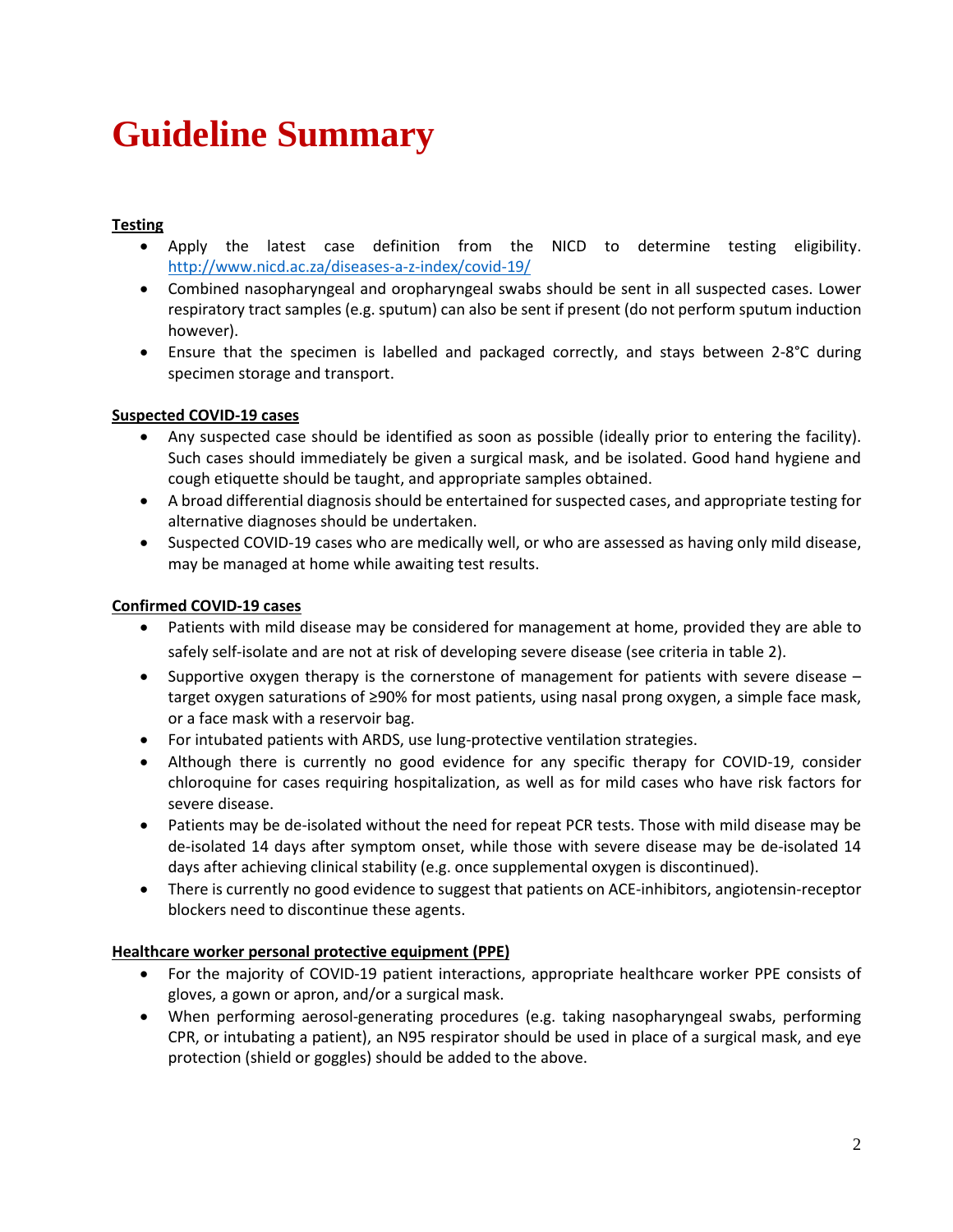## **Clinical management of suspected or confirmed COVID-19 disease**

### <span id="page-2-0"></span>1. Background

On 31st December 2019, the World Health Organization (WHO) was alerted to a cluster of pneumonia of unknown aetiology in patients in Wuhan City, Hubei Province of China. One week later the novel coronavirus (severe acute respiratory syndrome coronavirus 2: SARS-CoV-2) was identified as the cause. The resulting illness was named COVID-19 on the  $11<sup>th</sup>$  February 2020. The clinical spectrum of COVID-19 ranges from an asymptomatic or mild flu-like illness to a severe pneumonia requiring critical care. These guidelines describe the clinical management of cases of COVID-19 disease and covers clinical care in and outside health care facilities. It is intended for health care practitioners taking care of symptomatic patients with suspected or confirmed COVID-19.

### <span id="page-2-1"></span>2. Epidemiology and clinical characteristics

SARS-CoV-2 is a betacoronavirus closely related to SARS-CoV and MERS-CoV. It is an enveloped, nonsegmented, positive sense RNA virus. It is thought to have originated in bats but the animal that mediated transmission to humans remains unknown.

#### **2.1 Epidemiology**

The mean incubation period for COVID-19 is estimated to be 4-5 days, with an interquartile range of 2-7 days.<sup>2,3</sup> Transmission from asymptomatic patients has been postulated, but the extent of this is unknown.<sup>4</sup> The reproductive number for the virus is approximately 2.2.<sup>2</sup> In the early reported cases, the median age of reported cases was 50 years with a male preponderance of cases (~60%). Very few severe cases which required hospitalisation have been reported among children under the age of 15 years (~1%), although school closures may have influenced this figure. Risk factors for severe disease include older age and cardiopulmonary comorbidities.

#### **2.2 Clinical characteristics – what to look for**

80% of symptomatic patients develop mild disease, an estimated 15% develop severe disease (with hypoxaemia, dyspnoea and tachypnoea) while 5% become critically ill (with respiratory failure, septic shock and/or multiorgan dysfunction).<sup>5</sup> The proportion of asymptomatic carriers is currently unknown.

The most common presenting symptom has been fever (~90%, but only present in 44% on admission). Other common symptoms include cough (68%), fatigue (38%), sputum production (34%), shortness of breath (19%),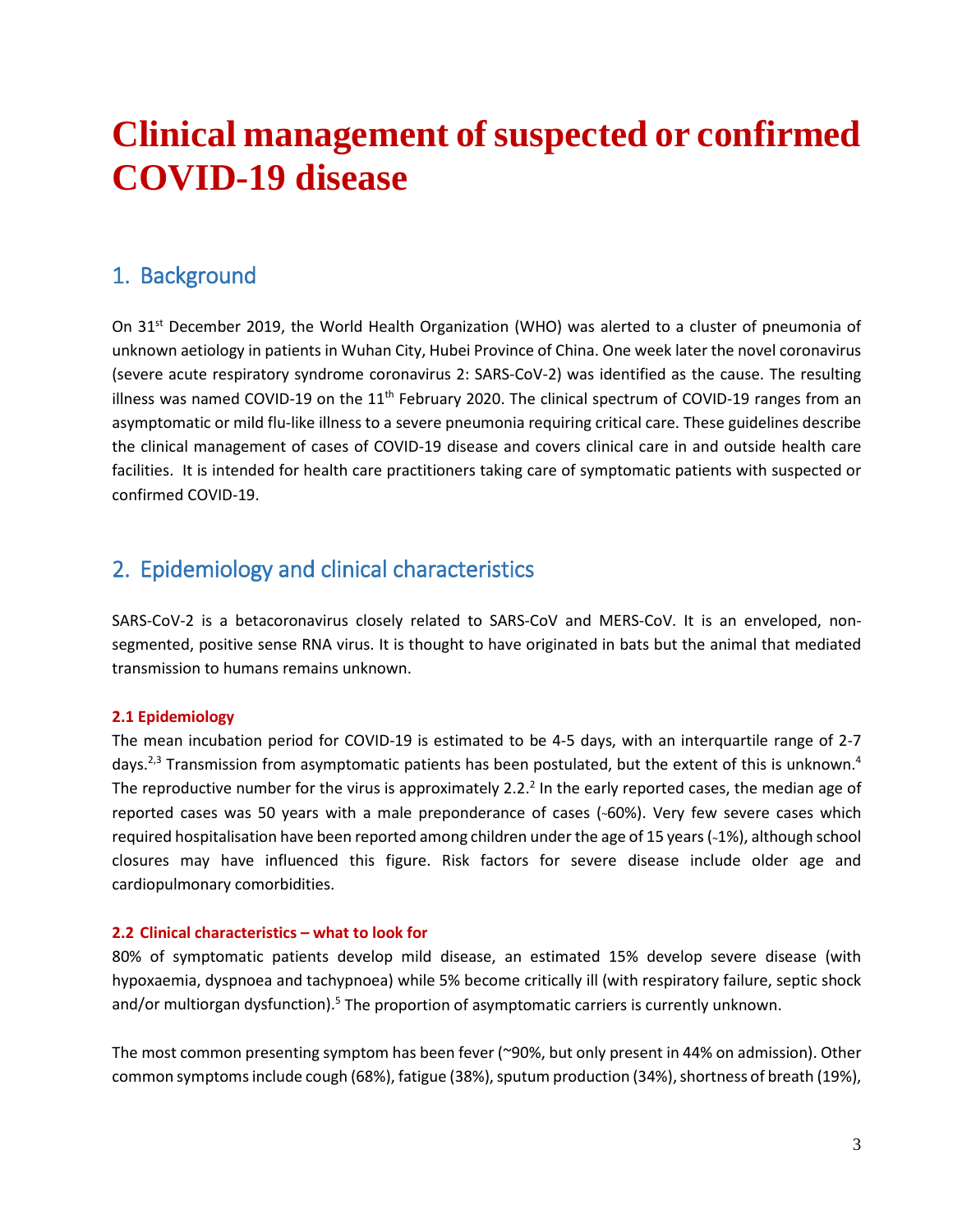myalgia or arthralgia (15%), sore throat (14%), headache (13.6%) and chills (12%). <sup>3</sup> Gastrointestinal symptoms such as nausea or vomiting (5.0%) and diarrhoea (3.8%) appear to be uncommon.

Abnormalities are visible on chest X-ray in ~60% of COVID-19 patients, and on ~85% of patients' chest CT scans. Both are more common with severe disease (77% and 95% respectively).<sup>3</sup>

#### **2.3 Outcomes and prognosis**

The vast majority of cases will make a full recovery, though this may take several weeks, particularly in severe cases. In a minority of cases, COVID-19 has been associated with rapid progression to acute respiratory distress syndrome (ARDS), multiple organ failure and sometimes death. The case fatality ratio is currently unknown, but is estimated to be within the range of 0.5-4%.

### <span id="page-3-0"></span>3. Management of Suspected COVID-19 Cases

#### **3.1 Early identification/triage**

Patients fulfilling the latest case definition for suspected COVID-19 case (a "person under investigation") should be identified as soon as possible upon entering a health facility, to avoid prolonged contact with other patients and healthcare workers.

• The criteria for a "person under investigation" (PUI) are dynamic and will change with time. For the latest criteria, please see the NICD's website[: http://www.nicd.ac.za/diseases-a-z-index/covid-19/](http://www.nicd.ac.za/diseases-a-z-index/covid-19/) As of 19<sup>th</sup> March 2020, the case NICD's case definition is:

Persons with acute respiratory illness with sudden onset of at least one of the following: cough, sore throat, shortness of breath or fever  $\lceil\geq 38^{\circ}\text{C}$  (measured) or history of fever (subjective)] irrespective of admission status

#### **AND**

In the 14 days prior to onset of symptoms, met at least one of the following epidemiological criteria:<br>Wer

- Were in close contact with a confirmed or probable case of SARS-CoV-2 infection; **OR**
- Had a history of travel to areas with local transmission of SARS-CoV-2 (the list of these countries will change with time – consult the NICD website)

**OR**

 Worked in, or attended a health care facility where patients with SARS-CoV-2 infections were being treated

**OR**

- Admitted with severe pneumonia of unknown aetiology
- Measures that may facilitate the earliest possible identification of suspected COVID-19 cases include:
	- o Posters, pamphlets, billboards or staff members outside and within the healthcare facility asking patients who fulfil criteria for a PUI to identify themselves to healthcare workers as soon as possible (rather than remaining in line in a waiting area).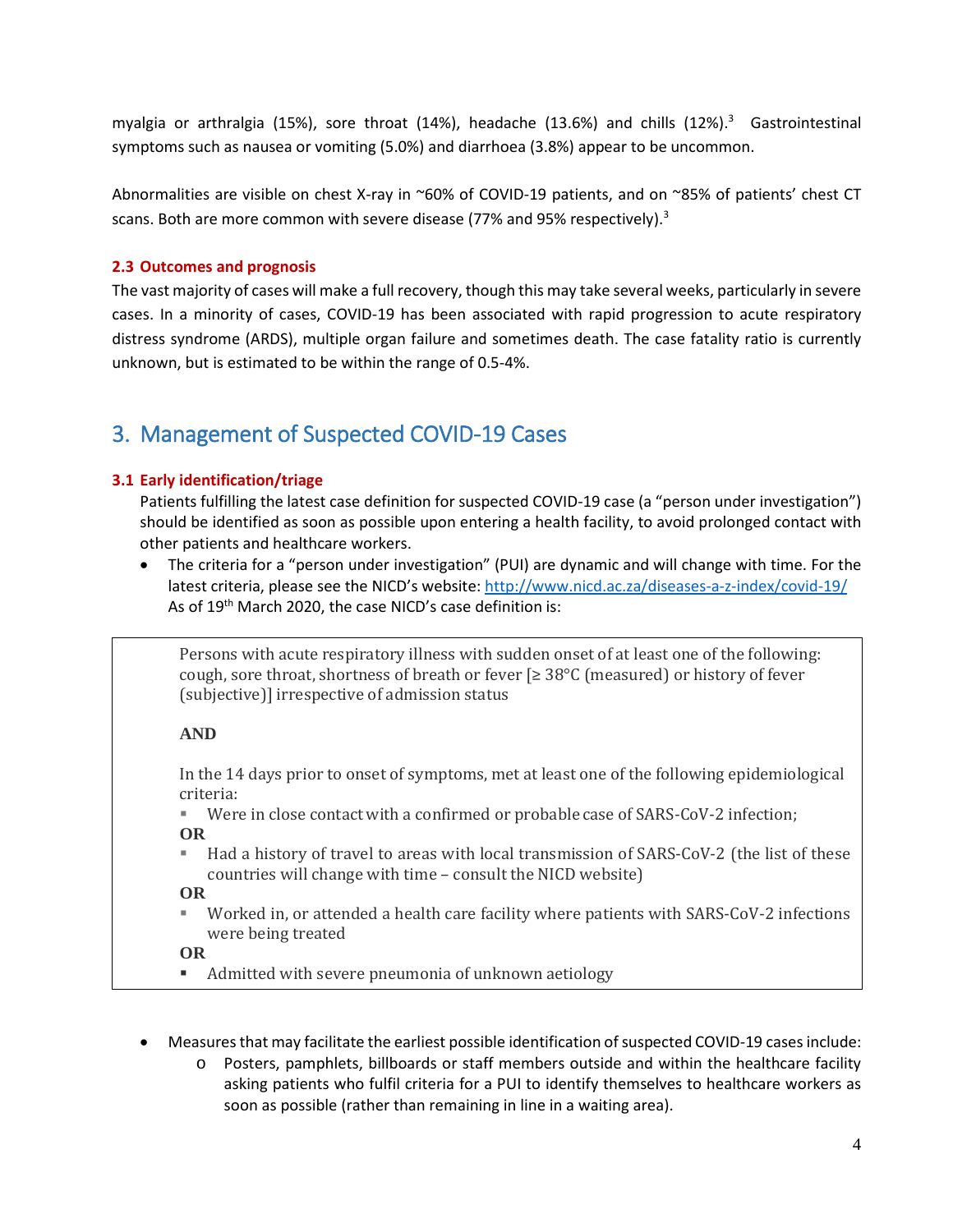- o Including a screening questionnaire for COVID-19 as part of the standard triage form at healthcare facilities.
- Any patient who fulfils criteria for a suspected COVID-19 case should immediately have the following measures taken:
	- o Give the patient a medical (surgical) mask (N95 respirators are NOT required for patients).
	- o Direct the patient to a separate area, preferably an isolation room if available. Where an individual isolation room is not available, a 1-2 metre distance should be kept between suspected COVID-19 cases and other patients.
	- o Instruct the patient to cover his/her nose and mouth during coughing or sneezing with a tissue with a flexed elbow. The patient should perform hand hygiene after contact with respiratory secretions (wash hands or use alcohol-based hand rub, which should be readily available at the point of triage).
	- o Limit the movement of the patient (e.g. use portable X-rays rather than sending the patient to the X-ray department). If the patient has to be moved, ensure that (s)he wears a mask.
	- o The patient should have a dedicated bathroom (where this is possible).
- Patients should be quickly triaged in terms of clinical severity. Routine emergency department triage systems may be used. In the context of COVID-19, triaging is essential because:
	- $\circ$  It allows for rapid initiation of supportive therapy (e.g. oxygen supplementation)
	- o It has implications for whether or not the patient can be allowed home to await results of the COVID-19 testing (see below).
	- o It protects both patients and staff.

#### **3.2 Testing**

All persons under investigation require testing for SARS-CoV-2 by means of reverse transcriptase PCR (RT-PCR). Samples to be sent are:

- *Upper respiratory tract samples* nasophargyngeal and oropharyngeal swabs (combined in the same universal transport medium tube) in all patients.
- *Lower respiratory tract samples* may not be possible depending on the patient's symptoms. Where available, send sputum, tracheal aspirates, or bronchoalveolar lavage fluid. Sputum induction should not be performed.

Appropriate personal protective equipment (PPE) should be worn by all healthcare workers when obtaining specimens (see IPC section below).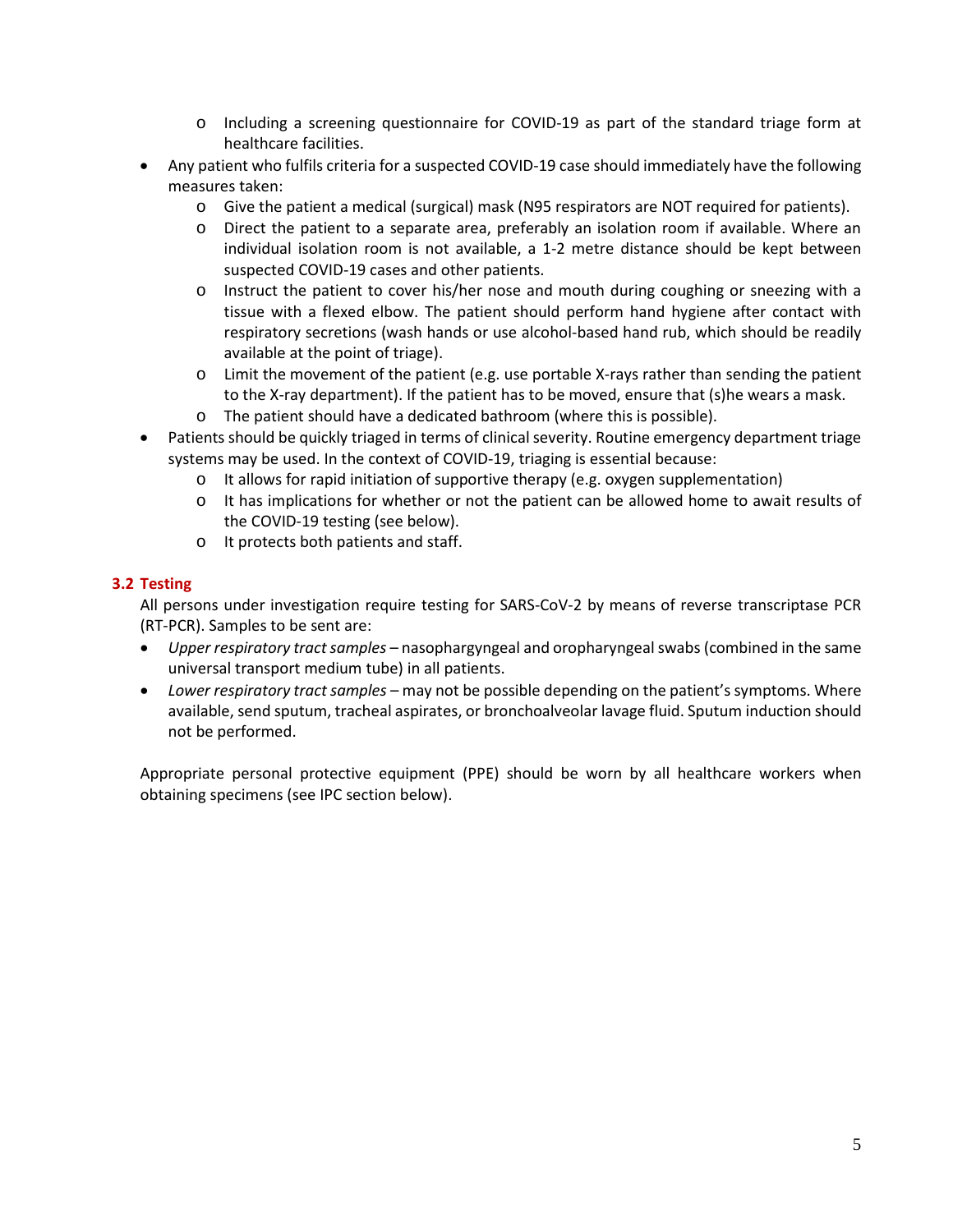The **differential diagnosis** of suspected cases includes influenza (remembering the seasonality in patients from the northern hemisphere differs from those of the southern hemisphere), both conventional and atypical bacterial pneumonias, and in patients with HIV and a CD4 count <200 cells/mm3 (or equivalent immunosuppression), *Pneumocystis jirovecii* pneumonia. Depending on the patient, appropriate samples may include:

- Full blood count + differential count
- **Blood cultures**
- Nasopharyngeal swabs or aspirates and oropharyngeal swabs for detection of viral and atypical pathogens
- **E** Chest radiography
- Urine *Legionella* antigen
- Sputum for MCS and/or *Mycobacterium tuberculosis* detection (GeneXpert MTB/RIF Ultra).
- Urine for lipoarabinomannan (LAM) test if HIV positive

Obtaining samples for SARS-CoV-2 testing

- Healthcare workers obtaining respiratory samples require appropriate personal protective equipment, including those for contact, droplet and aerosol precautions (see infection prevention and control section below).
- Collecting a good quality specimen is vital. For details on how to properly obtain good quality specimens, please see Appendix 5 of the NICD's COVID-19 guidelines for case-finding, diagnosis, management and public health response in South Africa: [http://www.nicd.ac.za/wp](http://www.nicd.ac.za/wp-content/uploads/2020/02/Guidelines-for-case-finding-diagnosis-management-and-public-health-response-in-South-Africa.pdf)[content/uploads/2020/02/Guidelines-for-case-finding-diagnosis-management-and-public-health](http://www.nicd.ac.za/wp-content/uploads/2020/02/Guidelines-for-case-finding-diagnosis-management-and-public-health-response-in-South-Africa.pdf)[response-in-South-Africa.pdf](http://www.nicd.ac.za/wp-content/uploads/2020/02/Guidelines-for-case-finding-diagnosis-management-and-public-health-response-in-South-Africa.pdf)

Transport of specimens

• Ensure that samples are kept between 2-8°C until they are processed.

#### **For samples sent to the NICD:**

Mark all samples as : Suspected COVID-19 CRDM NHLS/NICD Centre for Respiratory Diseases and Meningitis (CRDM) Lower North Wing, SAVP Building 1 Modderfontein Road, Sandringham, Johannesburg, 2131 NHLS laboratories use usual overnight region courier service. Private labs should organise shipment using existing systems, or contact CRDM for assistance if shipping is unavailable.

#### **3.3 Empiric treatment of other pathogens**

Where the patient fits the appropriate clinical syndrome, consider treatment of other pathogens such as:

• Conventional community-acquired pneumonia pathogens (or hospital-acquired pneumonia pathogens if appropriate) – e.g. amoxicillin-clavulante [see [SA community-acquired pneumonia](https://www.fidssa.co.za/Content/Documents/Boyles-et-al-SA-CAP-Guideline-J-Thoracic-Diseases-2017.pdf)  [guidelines\]](https://www.fidssa.co.za/Content/Documents/Boyles-et-al-SA-CAP-Guideline-J-Thoracic-Diseases-2017.pdf)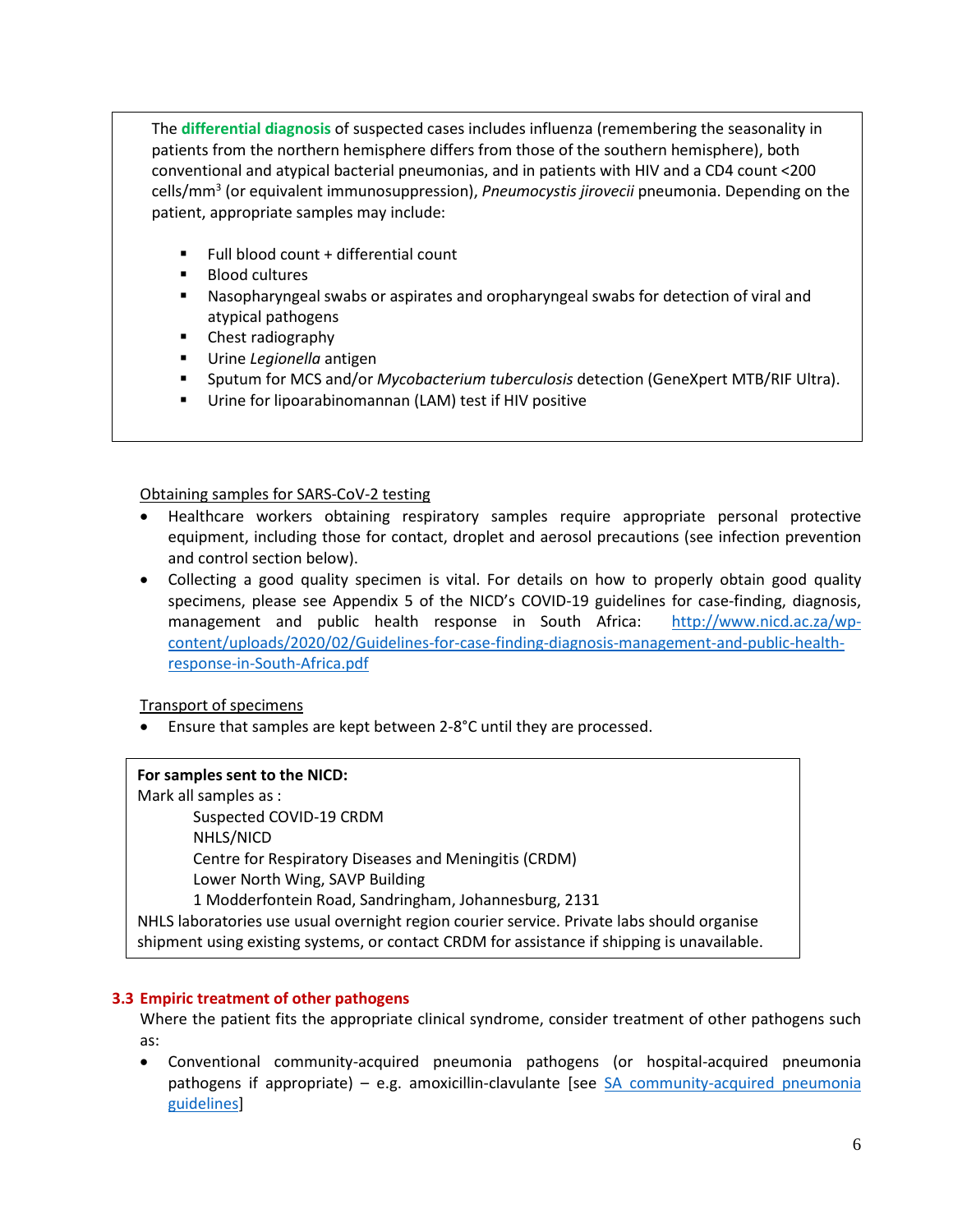- Atypical pneumonia pathogens e.g. azithromycin [see [SA community-acquired pneumonia](https://www.fidssa.co.za/Content/Documents/Boyles-et-al-SA-CAP-Guideline-J-Thoracic-Diseases-2017.pdf)  [guidelines\]](https://www.fidssa.co.za/Content/Documents/Boyles-et-al-SA-CAP-Guideline-J-Thoracic-Diseases-2017.pdf)
- Influenza (if influenza epidemiology fits and has severe illness or if patient is at risk of severe influenza) – oseltamivir [see [NICD influenza guidelines\]](http://www.nicd.ac.za/wp-content/uploads/2017/03/Influenza-guidelines-rev_-23-April-2018.pdf)
- PJP (if appropriate risk factors present, e.g. HIV with low CD4 count)

#### **3.4 Managing patients at home while awaiting COVID-19 test results**

Suspected COVID-19 cases who are medically well, or who are assessed as having only mild disease, may be managed at home while awaiting test results.

#### **Table 1 – Criteria for "mild" disease (for age >12 years) 1**



1For age 5-12, use respiratory rate <30, and heart rate <130. For younger ages, use age-appropriate normal values.

Such patients should be instructed to self-isolate at home and be given appropriate advice about reducing possible transmission to others:

- Patients should stay in a specific room and use their own bathroom (if possible). Patients should avoid unnecessary travel and unnecessary contact with other people.
- Where contact is unavoidable, the patient should wear a facemask, and maintain a distance of at least 1 metre (preferably 2 metres) from other people
- Patients should clean their hands with soap and water frequently. Alcohol-based sanitizers may also be used, provided they contain at least 70% alcohol.
- Patients should practice good cough and sneeze hygiene, by using a tissue, and then immediately discarding the tissue in a lined trash can, followed by washing hands immediately.
- Patients should not have visitors in their home. Only those who live in their home should be allowed to stay.
- At home, the patient should stay in a specific room and use his/her own bathroom (if possible). If they live in shared accommodation (university halls of residence or similar) with a communal kitchen, bathroom(s) and living area, they should stay in their room with the door closed, only coming out when necessary, wearing a facemask if they do so.
- Patients should avoid sharing household items like dishes, cups, eating utensils and towels. After using any of these, the items should be thoroughly washed with soap and hot water.
- All high-touch surfaces like table tops, counters, toilets, phones, computers, etc. should be appropriately and frequently cleaned.
- If patients need to wash laundry at home before the results are available, then they should wash all laundry at the highest temperature compatible for the fabric using laundry detergent. This should be above 60° C. If possible, they should tumble dry and iron using the highest setting compatible with the fabric. Disposable gloves and a plastic apron should be used when handling soiled materials if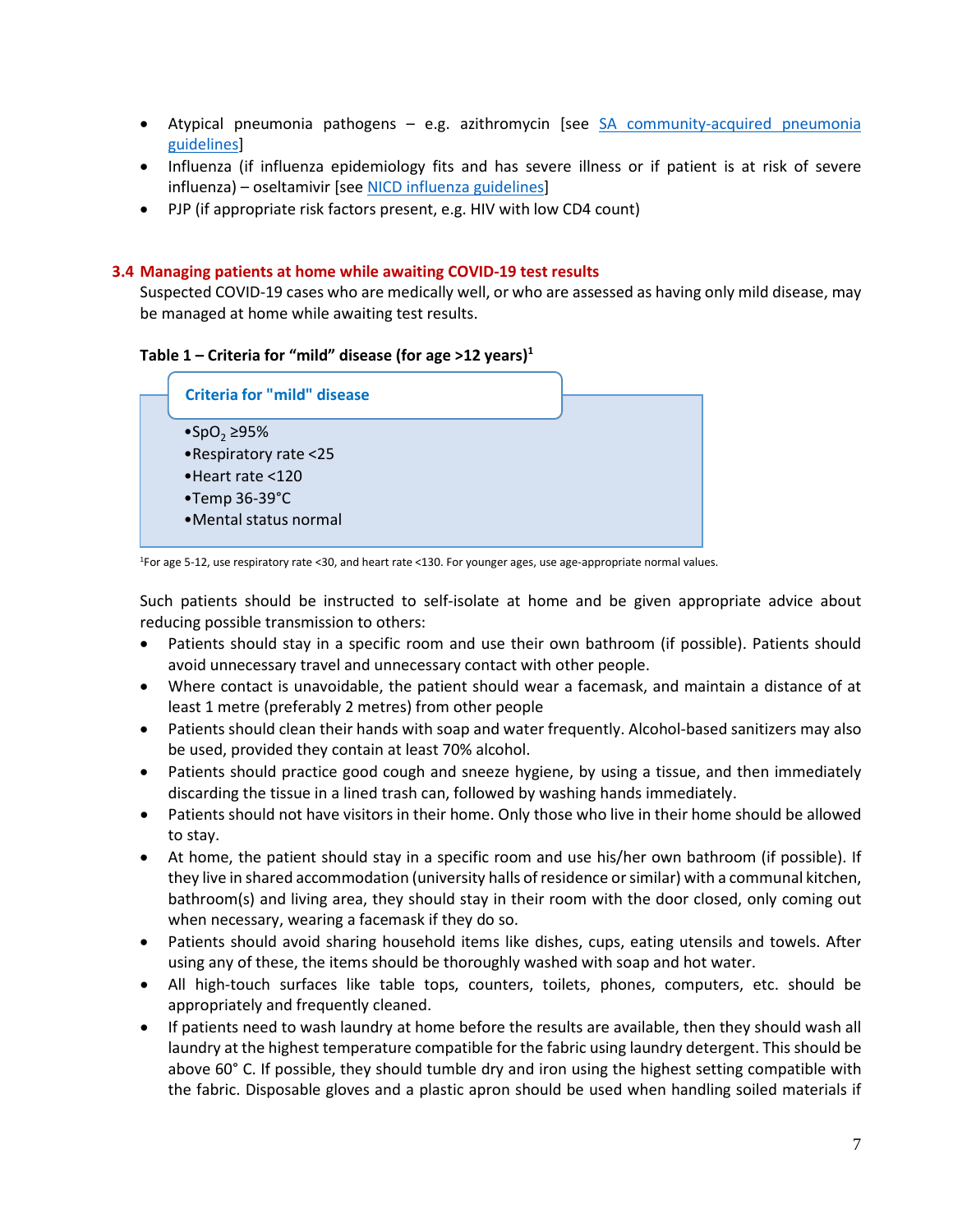possible and all surfaces and the area around the washing machine should be cleaned. Laundry should not be taken to a laundrette. The patient should wash his/her hands thoroughly with soap and water after handling dirty laundry (remove gloves first if used).

- Patients should know who to call if they develop any worsening symptoms, so that they can be safely reassessed.
- In addition to being given the above advice, a patient information sheet can be given if possible (see Appendix 1 for an example).

## <span id="page-7-0"></span>4. Management of Confirmed COVID-19 Cases

The goal in clinical management of cases is to reduce morbidity and mortality and minimise transmission to uninfected contacts. Triaging patients and early identification of patients who are severely or critically ill and require hospital or ICU admission will be essential in reducing morbidity and mortality while isolation and implementation of infection prevention and control (IPC) measures within facilities as well as contact tracing, education on good cough hygiene and IPC at home will help minimise onward transmission of the virus. Key management principles include:

- **4.1 Rapid triage of cases** in order that appropriate IPC measures and an appropriate level of supportive care can be commenced.
	- Cases triaged as having moderate or severe disease will require admission for medical reasons.
	- Patients with mild disease may be considered for management at home, provided they are able to safely self-isolate and are not at risk of developing severe disease (see criteria in table 2).
	- If patients are to be managed at home, is imperative that all appropriate measures are taken to prevent onward transmission of the disease to others - give advice as in section 3.1 above.
	- Note also that in 10-15% of cases, those patients assessed as having "mild" disease may continue to worsen over the course of a week or more and become severely ill. **Patients managed from home need to be given the contact details of their doctor or healthcare facility that they can reach out to in case of any clinical deterioration.**
	- Patients managed from home will have monitoring and subsequent viral sampling (see section 4.5) facilitated by their local health department. The NICD will alert each provincial health department of all new cases on a daily basis to facilitate this process.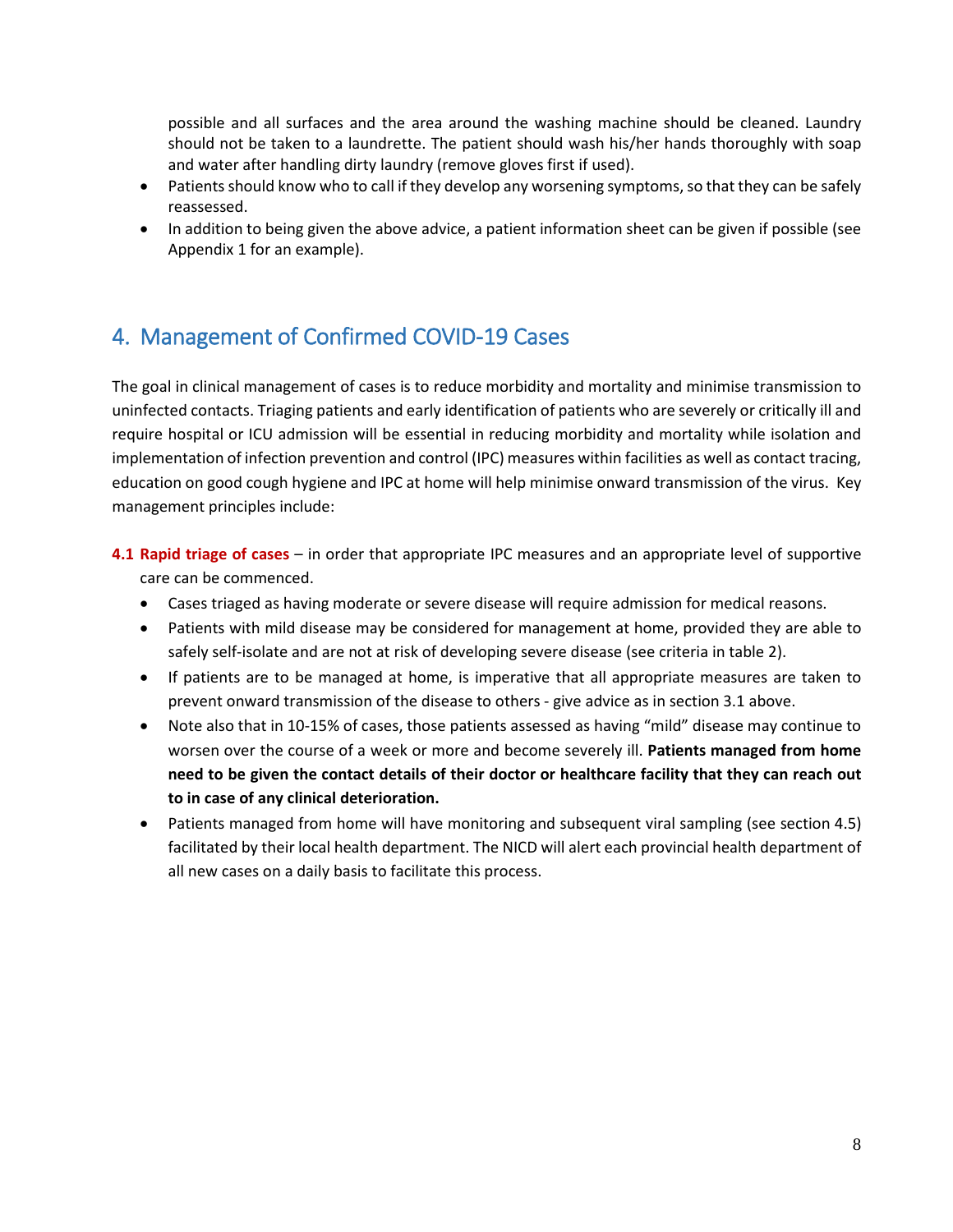



<sup>1</sup> For age 5-12, use respiratory rate <30, and heart rate <130. For younger ages, use age-appropriate normal values.

#### **4.2 Early supportive therapy in hospitalised COVID-19 patients**

#### **Give supplemental oxygen therapy immediately to patients with low oxygen saturation.**

- Oxygen therapy is likely to be the single most effective supportive measure in in COVID-19 patients overall. Target SpO<sub>2</sub> ≥90% in non-pregnant adults and SpO<sub>2</sub> ≥92-95 % in pregnant patients.<sup>6</sup> Children with emergency signs (obstructed or absent breathing, severe respiratory distress, central cyanosis, shock, coma or convulsions) should receive oxygen therapy during resuscitation to target SpO<sub>2</sub> ≥94%; otherwise, the target SpO<sub>2</sub> is ≥90%.
- Titrate oxygen therapy up and down to reach targets by means of nasal cannula, a simple face mask or a face mask with reservoir bag, as appropriate: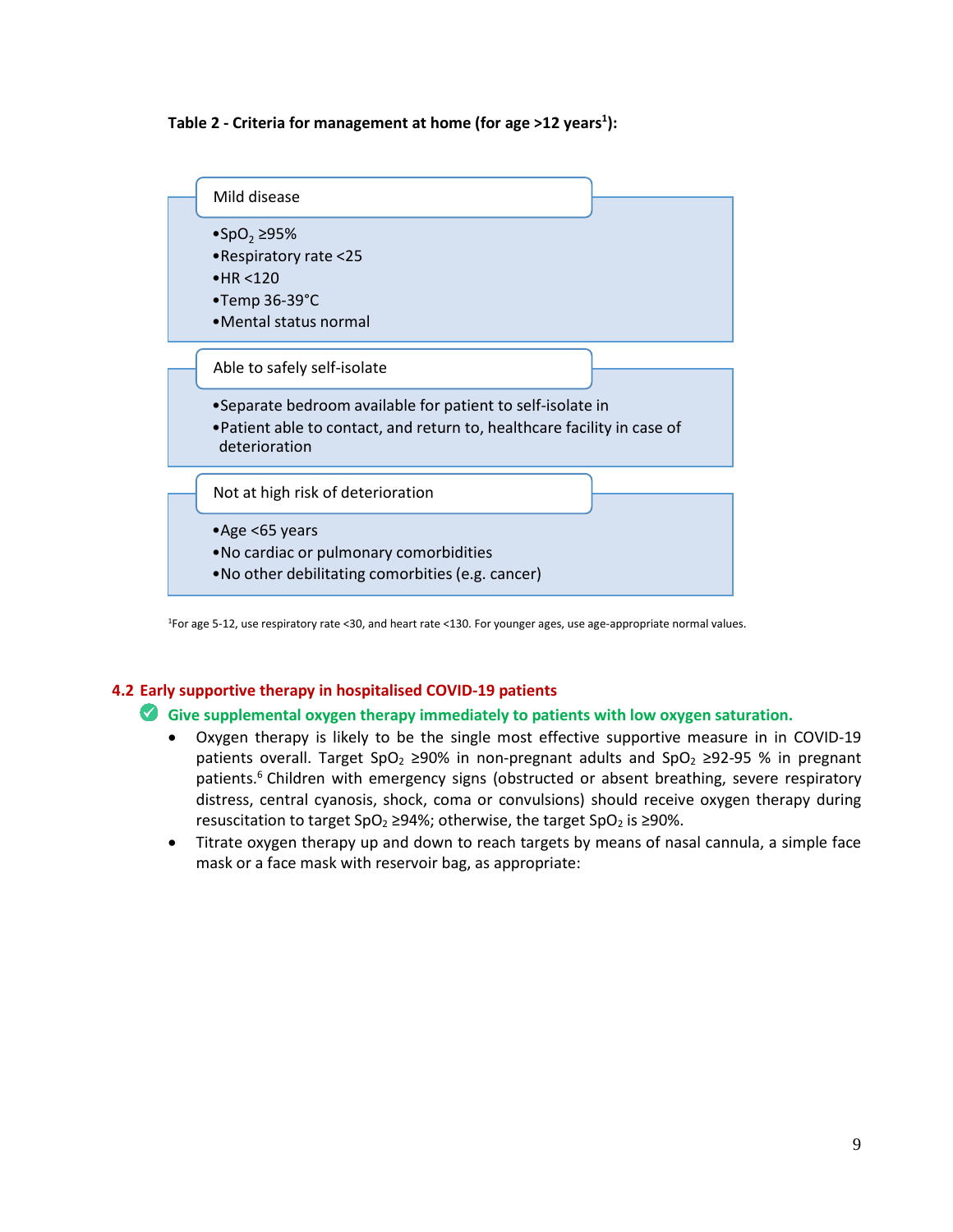

**Use conservative fluid management in patients with SARI when there is no evidence of shock.**  Aggressive fluid resuscitation may worsen oxygenation, especially in settings where there is limited availability of mechanical ventilation.<sup>7,8</sup>

**If a clinical suspicion for co-infection exists, consider empiric antimicrobials to treat co-pathogens pathogens causing the syndrome, particularly in severe cases.** This may include conventional and atypical bacterial pathogens, influenza and PJP (see section 3.3 above).

**Closely monitor patients with SARI for signs of clinical deterioration, such as rapidly progressive respiratory failure and sepsis, and apply supportive care interventions immediately.** 

#### **4.3 Specific therapies**

#### **Do not routinely give systemic corticosteroids for treatment of COVID-19 unless they are indicated for another reason.**

A systematic review of observational studies of corticosteroids administered to patients with SARS reported no survival benefit and possible harms (avascular necrosis, psychosis, diabetes, and delayed viral clearance).<sup>9</sup>A systematic review of observational studies in influenza found a higher risk of mortality and secondary infections with corticosteroids; the evidence was judged as very low to low quality due to confounding by indication.10 A subsequent study that addressed this limitation by adjusting for timevarying confounders found no effect on mortality.<sup>11</sup> Finally, a recent study of patients receiving corticosteroids for MERS used a similar statistical approach and found no effect of corticosteroids on mortality but delayed lower respiratory tract (LRT) clearance of MERS-CoV.<sup>12</sup> Given lack of effectiveness and possible harm, routine corticosteroids should be avoided unless they are indicated for another reason.

**There is no current evidence from RCTs to recommend any specific treatment for patients with suspected or confirmed COVID-19 infection.** This is an area of active study, however. Candidate drugs undergoing investigation include remdesivir, lopinavir/ritonavir, chloroquine, interferon, and toculizumab. To date, published clinical data on most of these agents consists largely of in vitro studies, with little or no human data. One exception is lopinavir/ritonavir, which was studied in a recent randomized control trial of patients with severe COVID-19.<sup>13</sup> No benefit was seen with respect to viral load, time to clinical improvement, or mortality. Given the state of evidence, the difficulties in procuring many of these agents in South Africa, and drug-drug interactions between chloroquine and lopinavir/ritonavir, we suggest consideration of the following: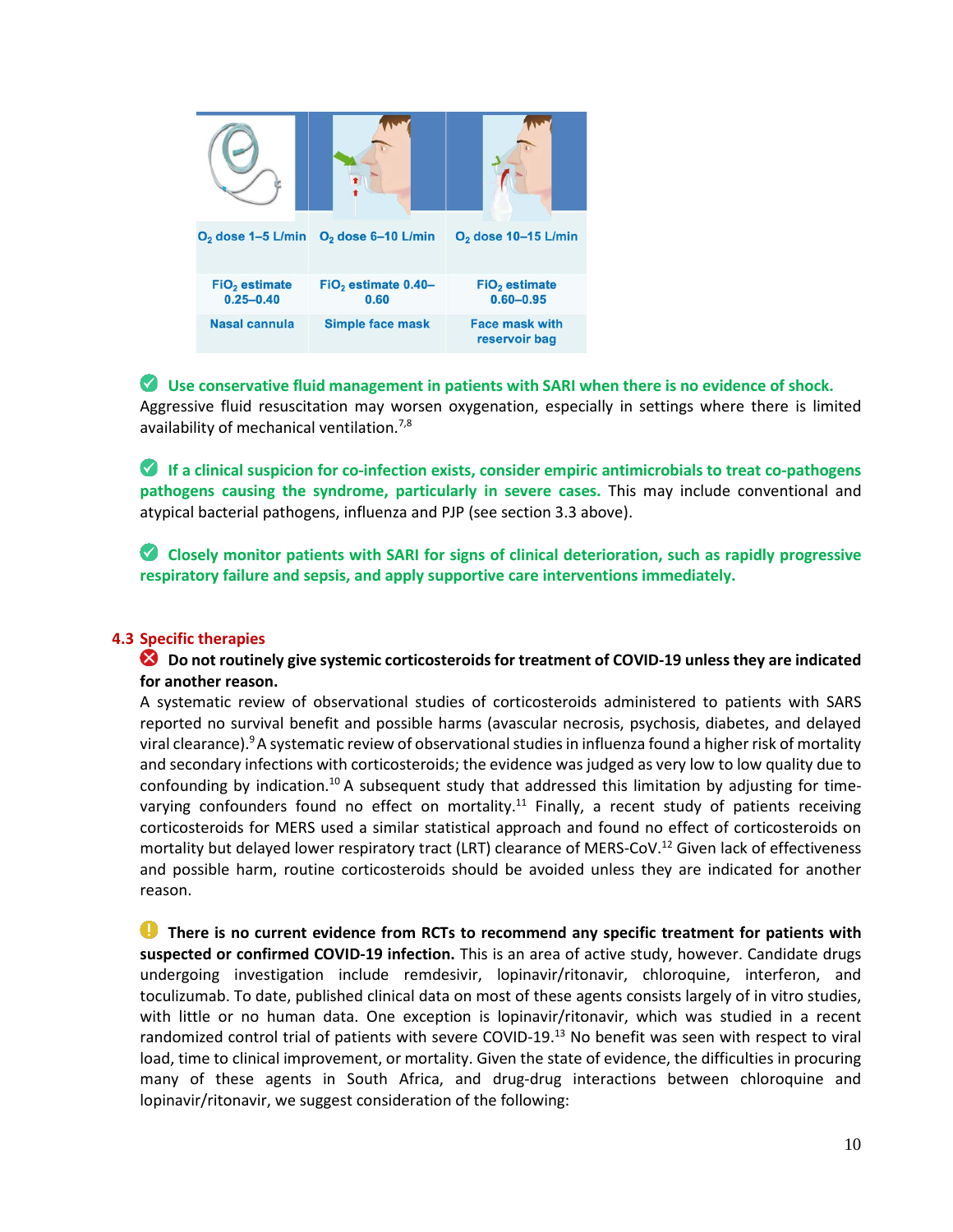

\*Risk factors for severe disease are age >65 years, or underlying cardiac or pulmonary disease

| <b>Drug</b> | <b>Suggested dosing regimen</b>                                     | LComment'                                      |
|-------------|---------------------------------------------------------------------|------------------------------------------------|
| Chloroquine | 10mg/kg base daily for 2 days, then<br>5 mg/kg base daily for 1 day | Watch QTc, check for drug-drug<br>interactions |

#### Note:

• Where possible, consideration should be given to enroll hospitalized patients in clinical trials. This provides both monitoring and ethics oversight, as well as potentially affording the patients access to agents such as remdesivir.

**There is no evidence for the use of any drug or vaccine to prevent COVID-19 infection.** Prevention consists of non-pharmaceutical interventions, such as good hand hygiene and social distancing.

**Statement on the use of angiotensin-converting enzyme inhibitors (ACEi), angiotensin receptor blockers (ARBs), and nonsteroidal anti-inflammatory drugs in COVID-19 patients** 

Recent work suggested that patients on ACEi or ARBs upregulate ACE2 receptors, the binding site for SARS-CoV-2, within tissues including the lung and heart, prompting concern that this might place patients at risk of worse outcomes with COVID-19.<sup>1</sup> For the moment, this remains purely theoretical, with no evidence of a linkage to poor clinical outcomes. In addition, discontinuing or switching ACEi or ARBs to alternative agents may be deleterious to patient care. **Pending further evidence we therefore do not recommend switching patients off ACEi or ARBs unless there are other medical reasons to do so.**

The evidence regarding nonsteroidal anti-inflammatory drugs (NSAIDs) in COVID-19 is similarly lacking. Nonetheless, where short-term fever or pain relief is required, it may be prudent to avoid this class of agents where possible. For patients requiring NSAIDs for chronic comorbidities, the evidence is not definitive enough to recommend discontinuation.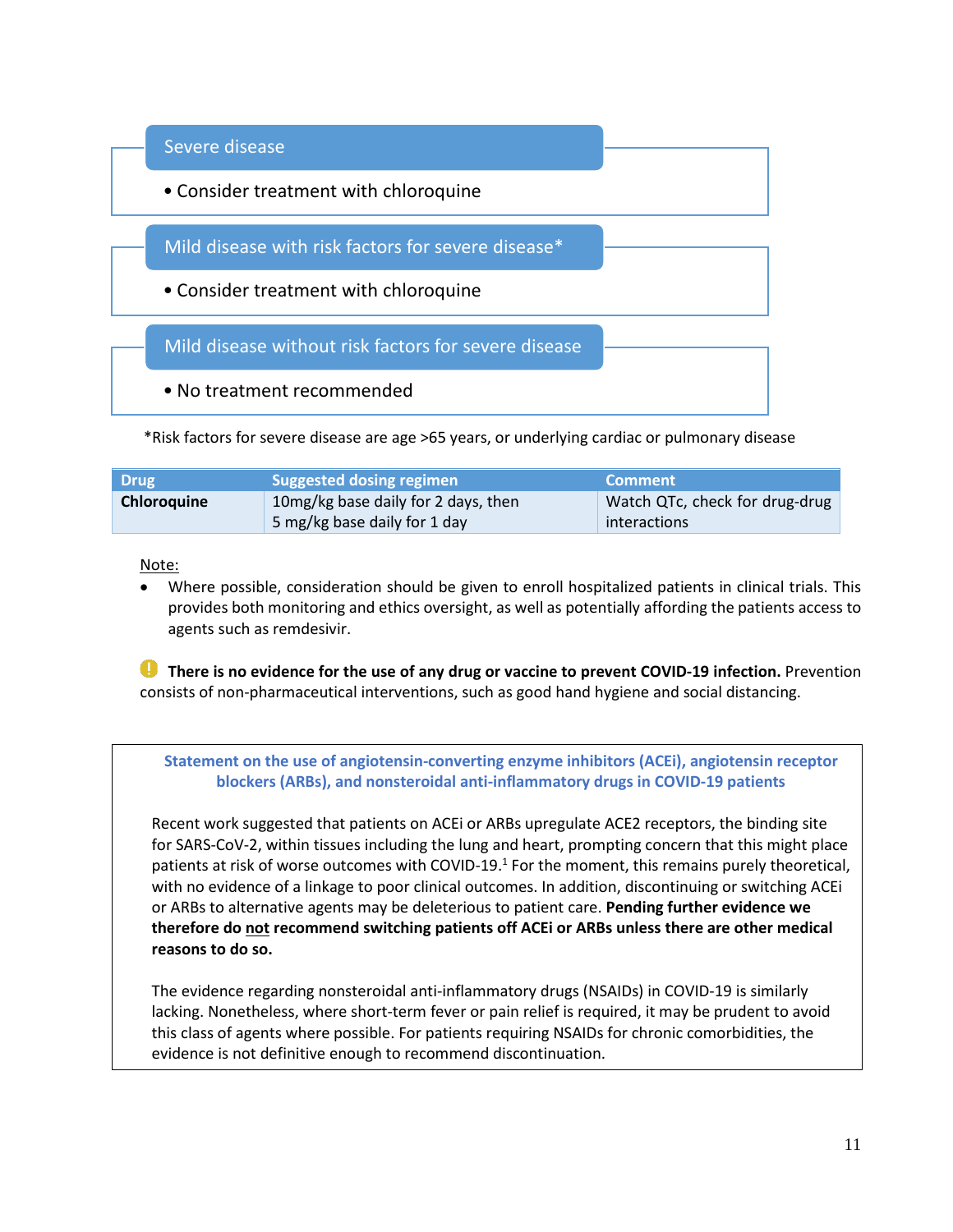#### **4.4 Management of hypoxemic respiratory failure and ARDS**

**Recognize severe hypoxemic respiratory failure when a patient with respiratory distress is failing standard oxygen therapy.** Patients may continue to have increased work of breathing or hypoxemia (SpO<sub>2</sub> <90%, PaO<sub>2</sub> <60 mmHg [<8.0 kPa]) even when oxygen is delivered via a face mask with reservoir bag. Hypoxemic respiratory failure in ARDS commonly results from intrapulmonary ventilation-perfusion mismatch or shunt and usually requires mechanical ventilation.

#### O. **High-flow nasal oxygen (HFNO) or non-invasive ventilation (NIV) should only be used in selected patients with hypoxemic respiratory failure. The risk of treatment failure was high in patients with MERS treated with NIV, and patients treated with either HFNO or NIV should be closely monitored for clinical deterioration.**

Patients with hypercapnia (exacerbation of obstructive lung disease, cardiogenic pulmonary oedema), hemodynamic instability, multi-organ failure, or abnormal mental status should generally not receive HFNO, although emerging data suggest that HFNO may be safe in patients with mild-moderate and nonworsening hypercapnia.<sup>14</sup> Patients receiving HFNO should be in a monitored setting and cared for by experienced personnel capable of endotracheal intubation in case the patient acutely deteriorates or does not improve after a short trial (about 1-2 hrs).

- Risks of NIV include delayed intubation, large tidal volumes, and injurious transpulmonary pressures. Limited data suggest a high failure rate when MERS patients receive NIV.<sup>12</sup>
- Recent publications suggest that newer HFNO and NIV systems with good interface fitting do not create widespread dispersion of exhaled air and therefore should be associated with low risk of airborne transmission, though this is an area of ongoing study and so *airborne precautions should be used.* 15-17

**For intubated patients with ARDS use lung-protective ventilation strategies**. Always consult an expert intensivist if possible. Detailed recommendations on mechanical ventilation strategies are beyond the scope of the guideline. Nonetheless, the general principles in patients with ARDS include:

- Aim for an initial tidal volume of  $6mg/kg<sup>18</sup>$  Tidal volume up to 8 ml/kg predicted body weight is allowed if undesirable side effects occur (e.g. dyssynchrony, pH <7.15).
- Use lower inspiratory pressures (plateau pressure <30 cmH<sub>2</sub>O).<sup>18</sup>
- Hypercapnia is permitted if meeting the pH goal of 7.30-7.45.
- Application of prone ventilation >12 hours a day is strongly recommended for patients with severe ARDS.18
- In patients with moderate or severe ARDS, moderately higher PEEP instead of lower PEEP is suggested.<sup>18</sup>
- The use of deep sedation may be required to control respiratory drive and achieve tidal volume targets.
- In patients with moderate-severe ARDS (PaO<sub>2</sub>/FiO<sub>2</sub> <150), neuromuscular blockade by continuous infusion should not be routinely used.<sup>19</sup> Continuous neuromuscular blockade may still be considered in patients with ARDS in certain situations: ventilator dyssynchony despite sedation, such that tidal volume limitation cannot be reliably achieved; or refractory hypoxemia or hypercapnia.
- In settings with access to expertise in extracorporeal life support (ECLS), consider referral of patients with refractory hypoxemia despite lung protective ventilation.<sup>20-22</sup>
- Avoid disconnecting the patient from the ventilator, which results in loss of PEEP and atelectasis. Use in-line catheters for airway suctioning and clamp endotracheal tube when disconnection is required (for example, transfer to a transport ventilator).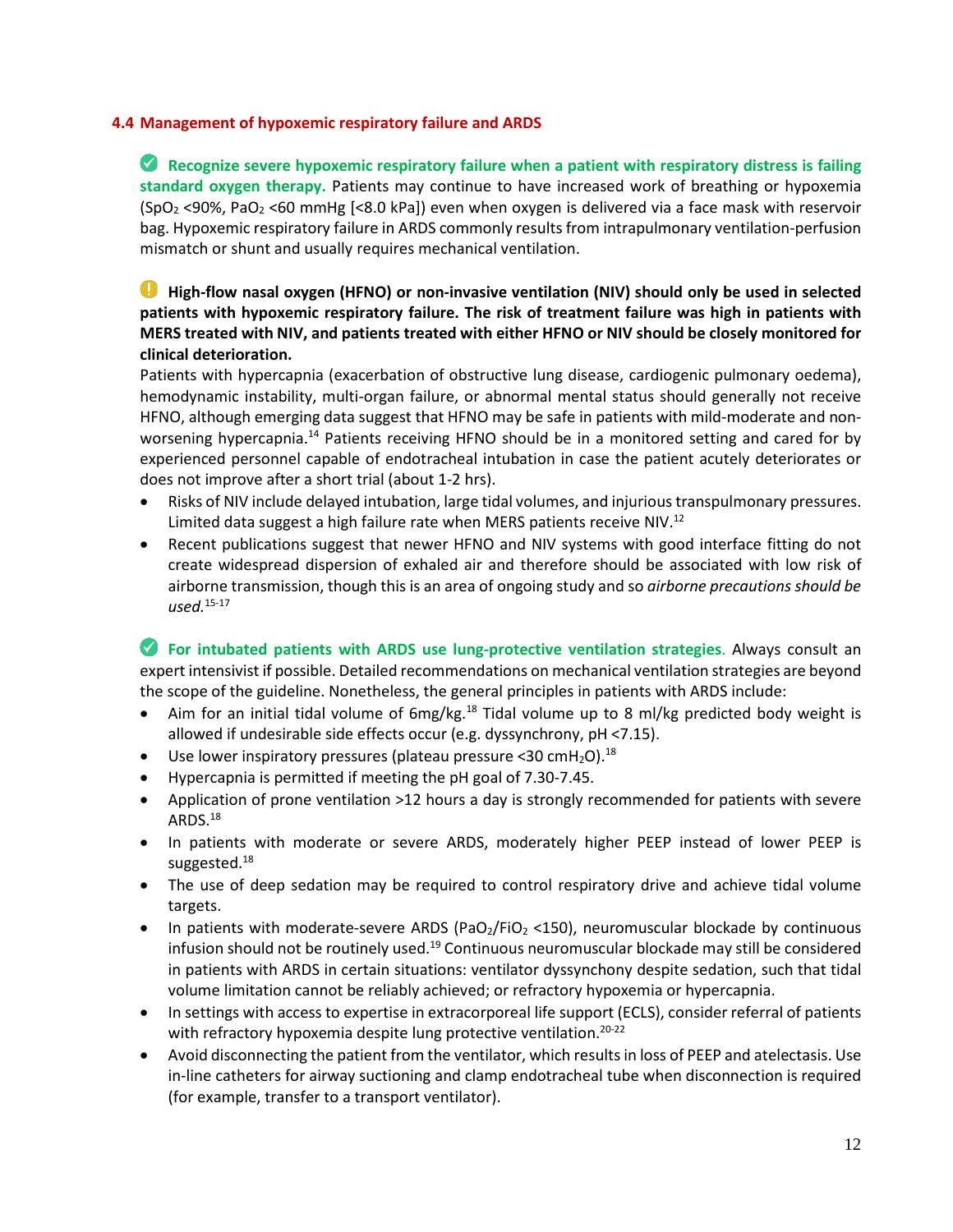#### **4.5 De-isolation criteria**

**Patients can be de-isolated 14 days after the onset of their symptoms (mild cases), or 14 days after achieving clinical stability (moderate-severe cases).**

Patients continue to shed SARS-CoV-2 from their upper airways for approximately 20 days (range 8-37 days), with mild cases showing viral shedding for a shorter period of time than severe cases.<sup>23</sup> However, viral shedding does not necessarily equate to infectiousness - viral shedding may decline to a level below the infectious threshold before it ceases completely, and/or non-viable virus may be shed. In a small cohort of mild COVID-19 cases managed in Germany, no virus was able to be cultured specimens from the upper or lower respiratory tract 8 days after symptom onset, despite the presence of detectable virus from these samples.24 The probability of culturing live virus (indicating possible infectivity) was estimated to decline to <5% by day 10. Given the small sample size, we suggest de-isolating patients with mild disease 14 days after symptom onset.

Patients with severe disease (i.e. requiring admission due to clinical instability) may continue to shed virus at higher levels for longer periods. We therefore suggest de-isolating such patients 14 days after clinical stability has been achieved (e.g. after supplemental oxygen was discontinued).

Patients who remain asymptomatic after a positive COVID-19 result can be de-isolated 14 days after their positive test. Although asymptomatic patients might be expected to be less infectious than symptomatic patients, in one study the two groups' viral loads were shown to be similar, and we believe a similarly cautious approach to de-isolation is warranted.<sup>23</sup>

Patients admitted to hospital can continue their isolation period at home once clinical stability has been achieved, provided that the criteria in table 2 are met.

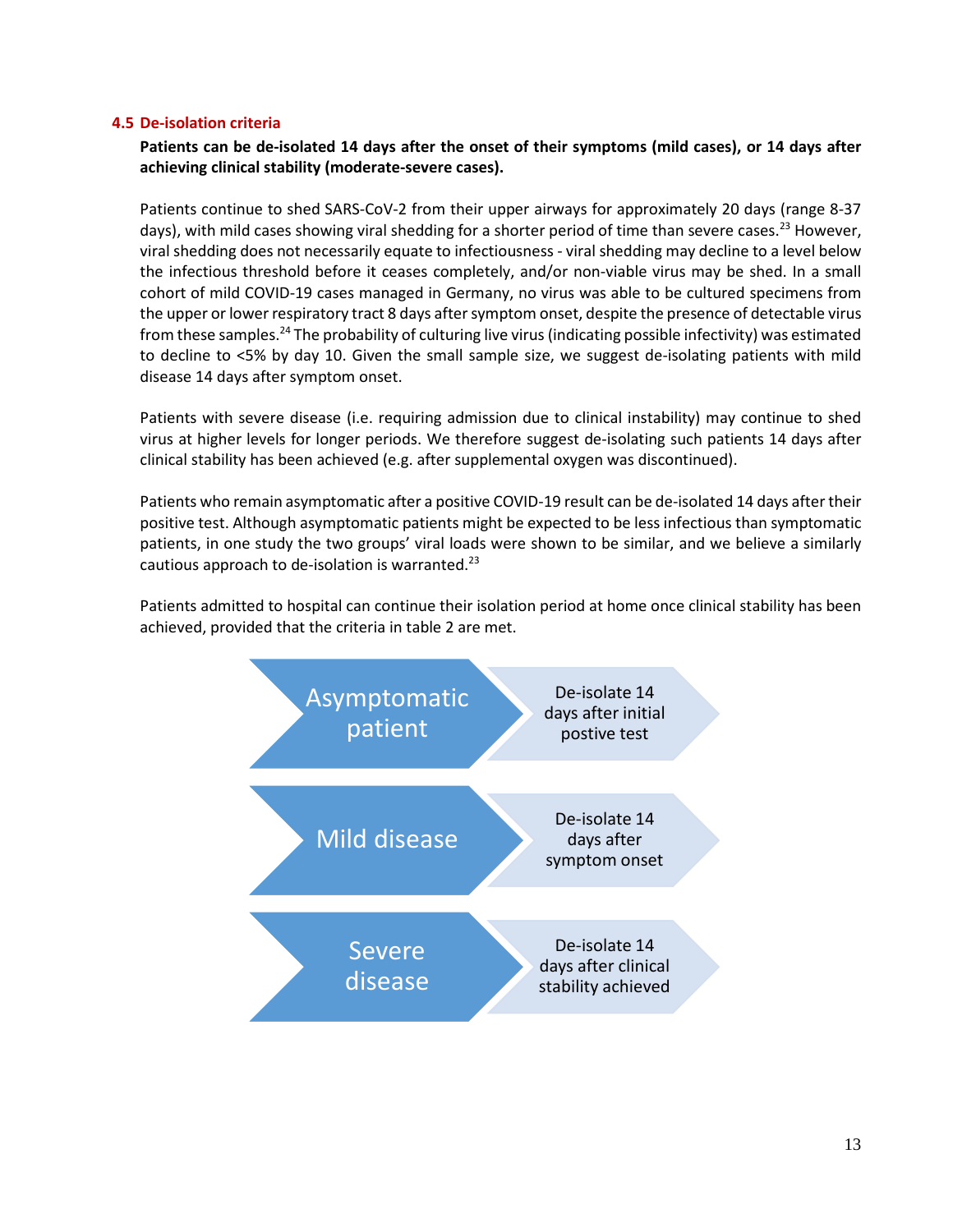## <span id="page-13-0"></span>5. Infection prevention and control (IPC)

IPC is a critical and integral part of clinical management of patients and should be initiated at the point of entry of the patient to hospital (typically the Emergency Department). **A combination of standard, contact and droplet precautions should be practiced for all COVID-19 cases, and further precautions when performing aerosol-generating procedures (AGP).** 

**Standard precautions** are used to prevent or minimize transmission of pathogens at all times, and should be applied to all patients in healthcare facilities irrespective of their diagnosis or status. These include hand hygiene, appropriate use of PPE, safe handling of sharps, linen and waste, disinfection of patient care articles, respiratory hygiene, occupational health and injection safety.

#### **Transmission-based precautions - droplet, and contact:**

- Hand hygiene is the first and most essential aspect
- Healthcare worker PPE consists of gloves, gown (or apron), and a medical mask.
- Safe waste management
- Use either disposable or dedicated equipment (e.g. stethoscopes, blood pressure cuffs and thermometers). If equipment needs to be shared among patients, clean and disinfect between each patient use.
- Limit patient movement within the institution (e.g. where possible, use portable X-rays rather than sending the patient to the X-ray department), and ensure that patients wear medical masks when outside their rooms.

#### **Aerosol-generating Procedures:**

Aerosol precautions are required when performing aerosol-generating procedures. These include taking respiratory tract samples for SARS-CoV-2 testing (such as nasopharyngeal and oropharyngeal swabs), intubation, bronchoscopy, open suctioning of the respiratory tract, and cardiopulmonary resuscitation. Aerosol precautions for healthcare workers:

- Healthcare worker PPE consists of gloves, gown (or apron), a fit-tested particulate respirator (N95 respirator), and eye protection (goggles or face shield).
- Use an adequately ventilated single room when performing aerosol-generating procedures, with spacing between beds of at least 1-1.5 metres.

For more details, refer to the World Health Organization IPC guidelines: [https://www.who.int/emergencies/diseases/novel-coronavirus-2019/technical-guidance/infection](https://www.who.int/emergencies/diseases/novel-coronavirus-2019/technical-guidance/infection-prevention-and-control)[prevention-and-control](https://www.who.int/emergencies/diseases/novel-coronavirus-2019/technical-guidance/infection-prevention-and-control)

### <span id="page-13-1"></span>6. Recording and reporting

The goal of clinical management is to reduce morbidity and mortality from COVID-19 It is important to record and report the cases of COVID-19 disease in order to track the size and severity of the epidemic, the care received by patients in and out of hospital and identify areas for improvement in current and future outbreaks. There different tools which will be needed to record and report clinical cases of COVID-19.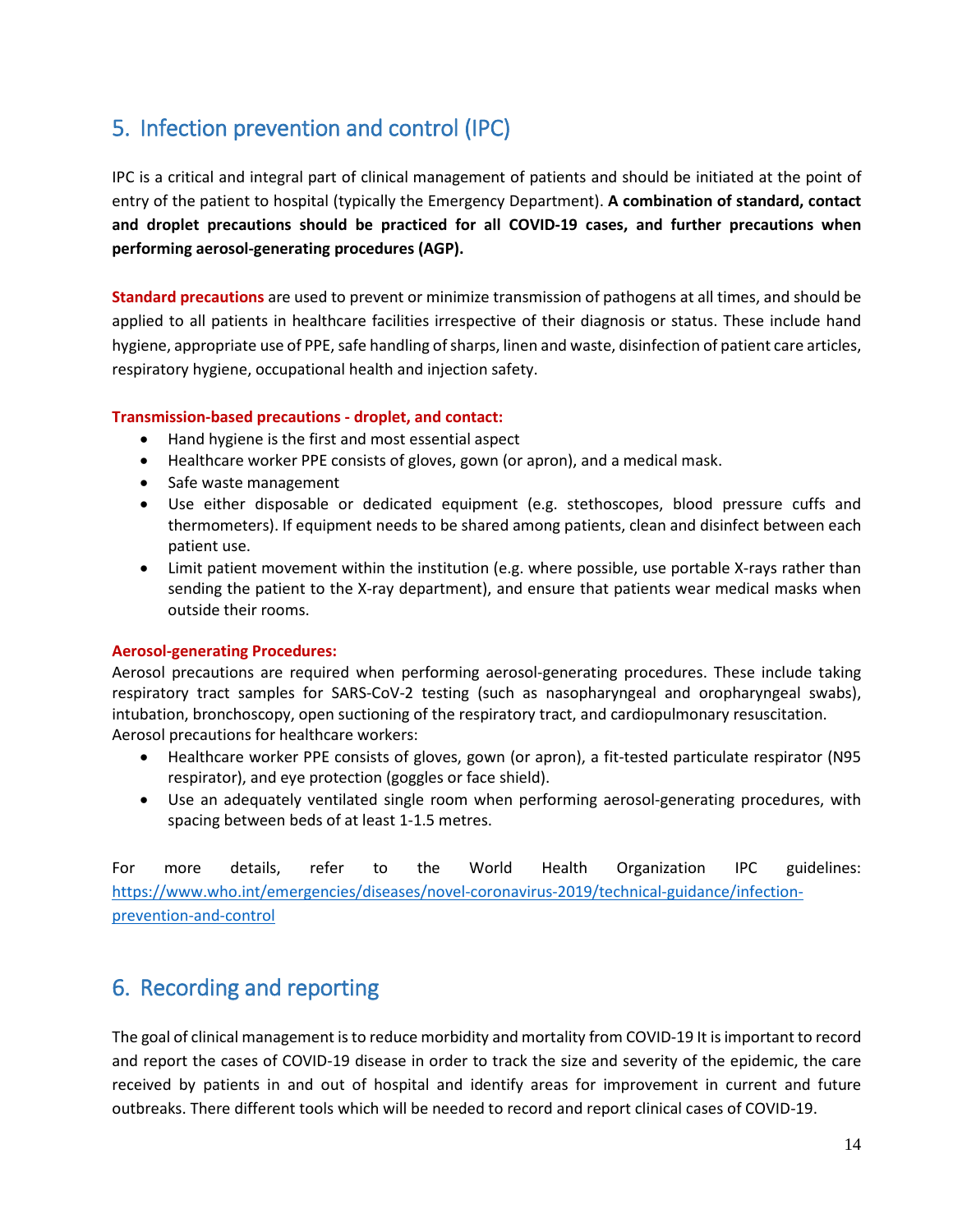| Tool                                                                                    | When to complete                                                                                                                           | <b>Comments</b>                                                                                                  |
|-----------------------------------------------------------------------------------------|--------------------------------------------------------------------------------------------------------------------------------------------|------------------------------------------------------------------------------------------------------------------|
| Person of interest form                                                                 | To be completed for all individuals<br>suspected of COVID 19 disease and have<br>a specimen taken                                          |                                                                                                                  |
| NMC case notification                                                                   | To be completed for all cases who meet<br>the case definition for COVID-19                                                                 | Can be completed online<br>using NICD NMC mobile or<br>web based app                                             |
| form<br>Admission<br>(For<br>inpatients)                                                | To be completed for all confirmed<br>patients admitted to a health care facility<br>at admission or as soon as possible after<br>admission | form will document<br><b>This</b><br>presence of co-morbidities,<br>of<br>illness<br>severity<br>at<br>admission |
| Daily<br>form<br>monitoring<br>forms<br>for<br>(separate<br>inpatients and outpatients) | To be completed for all confirmed<br>patients for each day until they are<br>considered cured (by PCR criteria).                           | This form will document the<br>daily symptoms, signs and<br>severity of disease during<br>admission              |
| Discharge form (different<br>forms for inpatients and<br>outpatients)                   | To be completed for all<br>confirmed<br>patients                                                                                           | This form will document<br>patient outcomes such as<br>death, transfer or discharge.                             |
| form<br>(for<br>Homecare<br>outpatients)                                                | To be completed for all confirmed<br>patients admitted with mild disease<br>managed at home.                                               | This form will document<br>presence of co-morbidities,<br>of<br>illness<br>severity<br>at<br>admission           |

The latest version of these forms are available fro[m www.nicd.ac.za](http://www.nicd.ac.za/)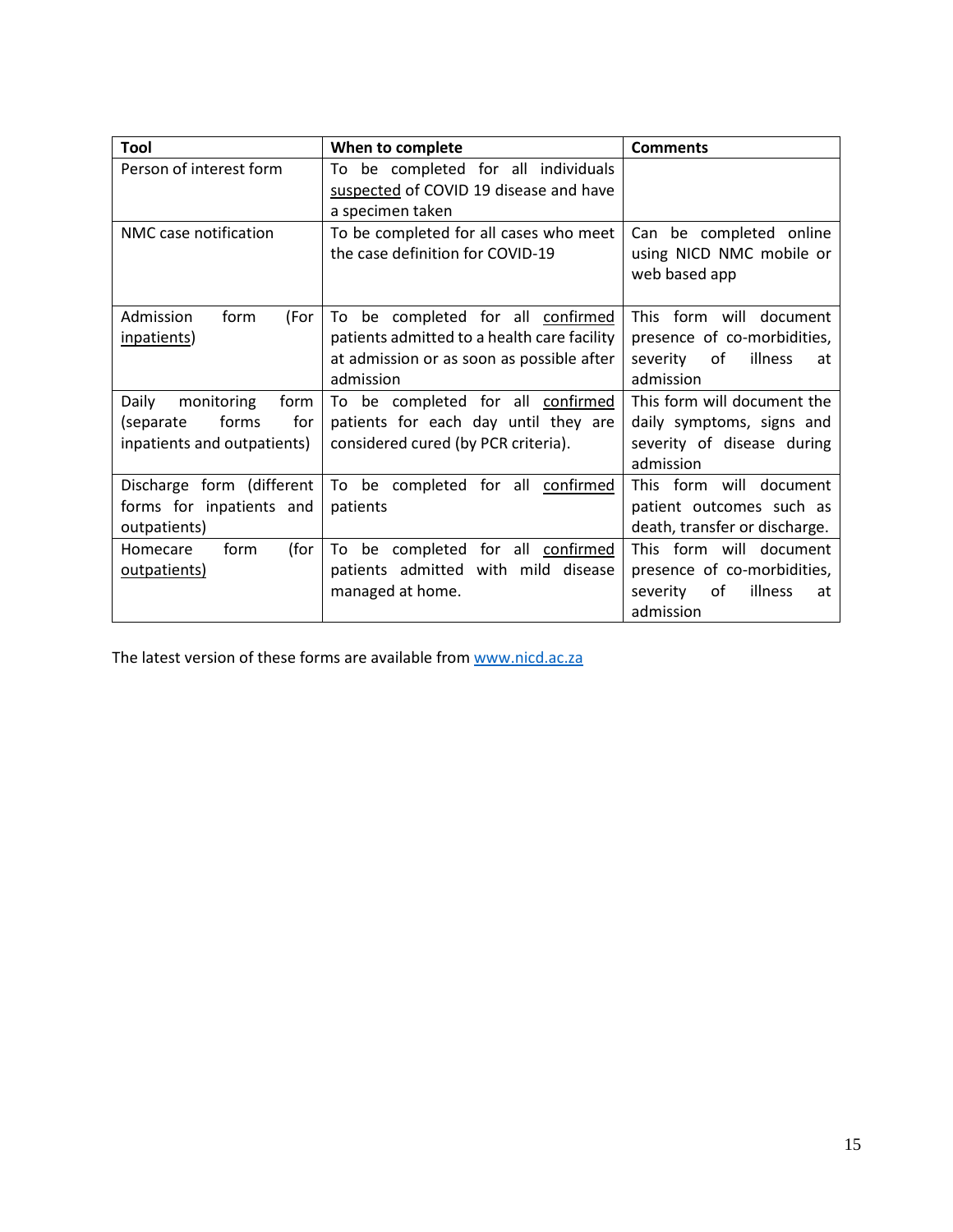#### **References**

- 1. Fang L, Karakiulakis G, Roth M. Are patients with hypertension and diabetes mellitus at increased risk for COVID-19 infection? Lancet Respir Med. 2020.
- 2. Li Q, Guan X, Wu P, Wang X, Zhou L, Tong Y, et al. Early Transmission Dynamics in Wuhan, China, of Novel Coronavirus-Infected Pneumonia. N Engl J Med. 2020.
- 3. Guan WJ, Ni ZY, Hu Y, Liang WH, Ou CQ, He JX, et al. Clinical Characteristics of Coronavirus Disease 2019 in China. N Engl J Med. 2020.
- 4. Yu P, Zhu J, Zhang Z, Han Y, Huang L. A familial cluster of infection associated with the 2019 novel coronavirus indicating potential person-to-person transmission during the incubation period. J Infect Dis. 2020.
- 5. Wu Z, McGoogan JM. Characteristics of and Important Lessons From the Coronavirus Disease 2019 (COVID-19) Outbreak in China: Summary of a Report of 72314 Cases From the Chinese Center for Disease Control and Prevention. JAMA. 2020.
- 6. World Health Organization. Clinical management of severe acute respiratory infection when novel coronavirus (nCoV) infection is suspected 2020 [Available from: [https://www.who.int/publications](https://www.who.int/publications-detail/clinical-management-of-severe-acute-respiratory-infection-when-novel-coronavirus-(ncov)-infection-is-suspected)[detail/clinical-management-of-severe-acute-respiratory-infection-when-novel-coronavirus-\(ncov\)](https://www.who.int/publications-detail/clinical-management-of-severe-acute-respiratory-infection-when-novel-coronavirus-(ncov)-infection-is-suspected) [infection-is-suspected.](https://www.who.int/publications-detail/clinical-management-of-severe-acute-respiratory-infection-when-novel-coronavirus-(ncov)-infection-is-suspected)
- 7. Schultz MJ, Dunser MW, Dondorp AM, Adhikari NK, Iyer S, Kwizera A, et al. Current challenges in the management of sepsis in ICUs in resource-poor settings and suggestions for the future. Intensive Care Med. 2017;43(5):612-24.
- 8. Rhodes A, Evans LE, Alhazzani W, Levy MM, Antonelli M, Ferrer R, et al. Surviving Sepsis Campaign: International Guidelines for Management of Sepsis and Septic Shock: 2016. Intensive Care Med. 2017;43(3):304-77.
- 9. Stockman LJ, Bellamy R, Garner P. SARS: systematic review of treatment effects. PLoS Med. 2006;3(9):e343.
- 10. Lansbury L, Rodrigo C, Leonardi-Bee J, Nguyen-Van-Tam J, Lim WS. Corticosteroids as adjunctive therapy in the treatment of influenza. Cochrane Database Syst Rev. 2019;2:CD010406.
- 11. Delaney JW, Pinto R, Long J, Lamontagne F, Adhikari NK, Kumar A, et al. The influence of corticosteroid treatment on the outcome of influenza A(H1N1pdm09)-related critical illness. Crit Care. 2016;20:75.
- 12. Arabi YM, Mandourah Y, Al-Hameed F, Sindi AA, Almekhlafi GA, Hussein MA, et al. Corticosteroid Therapy for Critically Ill Patients with Middle East Respiratory Syndrome. Am J Respir Crit Care Med. 2018;197(6):757-67.
- 13. Cao B, Wang Y, Wen D, Liu W, Wang J, Fan G, et al. A Trial of Lopinavir–Ritonavir in Adults Hospitalized with Severe Covid-19. New England Journal of Medicine. 2020.
- 14. Lee MK, Choi J, Park B, Kim B, Lee SJ, Kim SH, et al. High flow nasal cannulae oxygen therapy in acutemoderate hypercapnic respiratory failure. Clin Respir J. 2018;12(6):2046-56.
- 15. Leung CCH, Joynt GM, Gomersall CD, Wong WT, Lee A, Ling L, et al. Comparison of high-flow nasal cannula versus oxygen face mask for environmental bacterial contamination in critically ill pneumonia patients: a randomized controlled crossover trial. J Hosp Infect. 2019;101(1):84-7.
- 16. Hui DS, Chow BK, Lo T, Tsang OTY, Ko FW, Ng SS, et al. Exhaled air dispersion during high-flow nasal cannula therapy versus CPAP via different masks. Eur Respir J. 2019;53(4).
- 17. Hui DS, Chow BK, Lo T, Ng SS, Ko FW, Gin T, et al. Exhaled air dispersion during noninvasive ventilation via helmets and a total facemask. Chest. 2015;147(5):1336-43.
- 18. Fan E, Del Sorbo L, Goligher EC, Hodgson CL, Munshi L, Walkey AJ, et al. An Official American Thoracic Society/European Society of Intensive Care Medicine/Society of Critical Care Medicine Clinical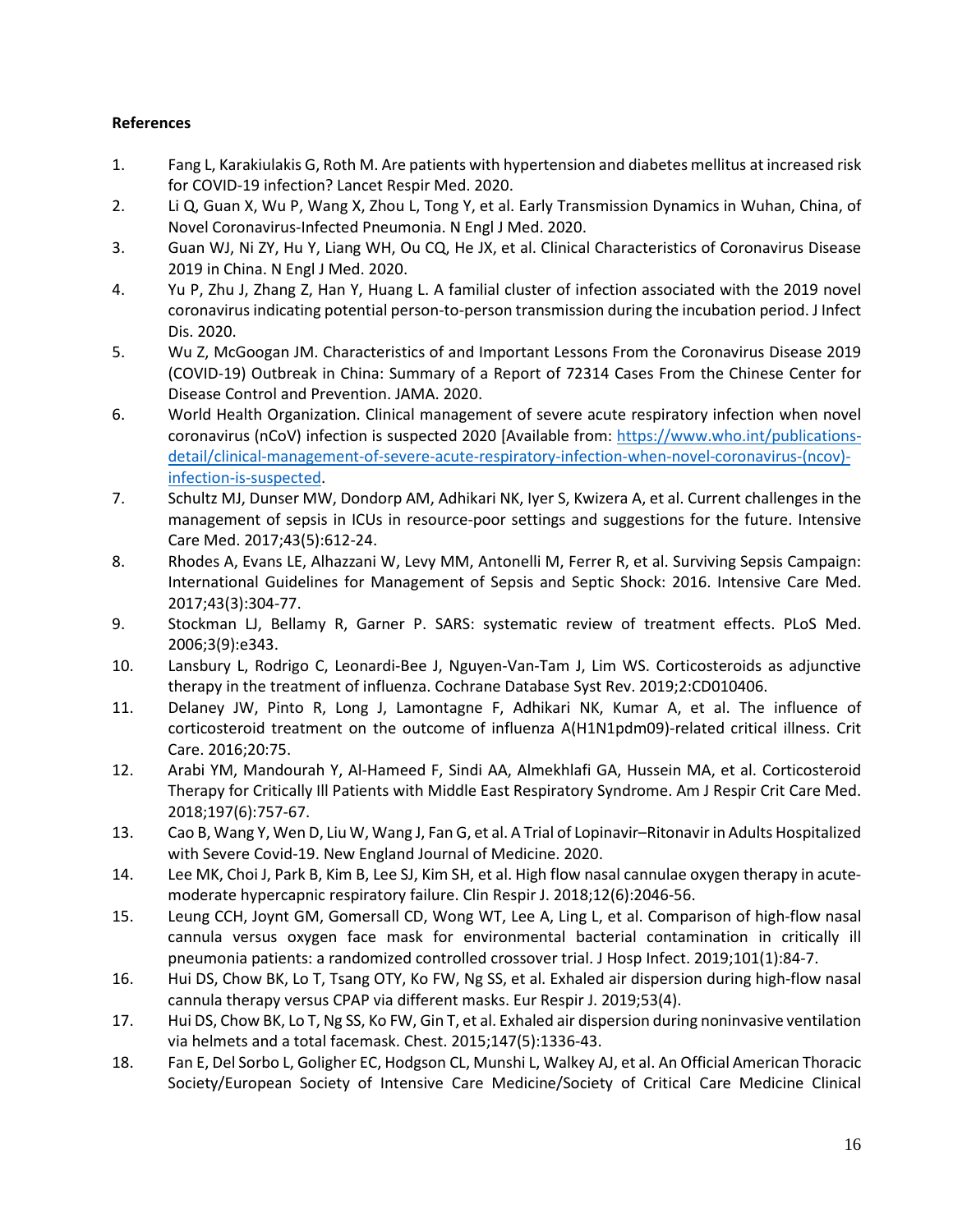Practice Guideline: Mechanical Ventilation in Adult Patients with Acute Respiratory Distress Syndrome. Am J Respir Crit Care Med. 2017;195(9):1253-63.

- 19. National Heart L, Blood Institute PCTN, Moss M, Huang DT, Brower RG, Ferguson ND, et al. Early Neuromuscular Blockade in the Acute Respiratory Distress Syndrome. N Engl J Med. 2019;380(21):1997-2008.
- 20. Combes A, Hajage D, Capellier G, Demoule A, Lavoue S, Guervilly C, et al. Extracorporeal Membrane Oxygenation for Severe Acute Respiratory Distress Syndrome. N Engl J Med. 2018;378(21):1965-75.
- 21. Goligher EC, Tomlinson G, Hajage D, Wijeysundera DN, Fan E, Juni P, et al. Extracorporeal Membrane Oxygenation for Severe Acute Respiratory Distress Syndrome and Posterior Probability of Mortality Benefit in a Post Hoc Bayesian Analysis of a Randomized Clinical Trial. JAMA. 2018;320(21):2251-9.
- 22. Alshahrani MS, Sindi A, Alshamsi F, Al-Omari A, El Tahan M, Alahmadi B, et al. Extracorporeal membrane oxygenation for severe Middle East respiratory syndrome coronavirus. Ann Intensive Care. 2018;8(1):3.
- 23. Zhou F, Yu T, Du R, Fan G, Liu Y, Liu Z, et al. Clinical course and risk factors for mortality of adult inpatients with COVID-19 in Wuhan, China: a retrospective cohort study. Lancet. 2020.
- 24. Woelfel R, Corman VM, Guggemos W, Seilmaier M, Zange S, Mueller MA, et al. Clinical presentation and virological assessment of hospitalized cases of coronavirus disease 2019 in a travel-associated transmission cluster. medRxiv. 2020:2020.03.05.20030502.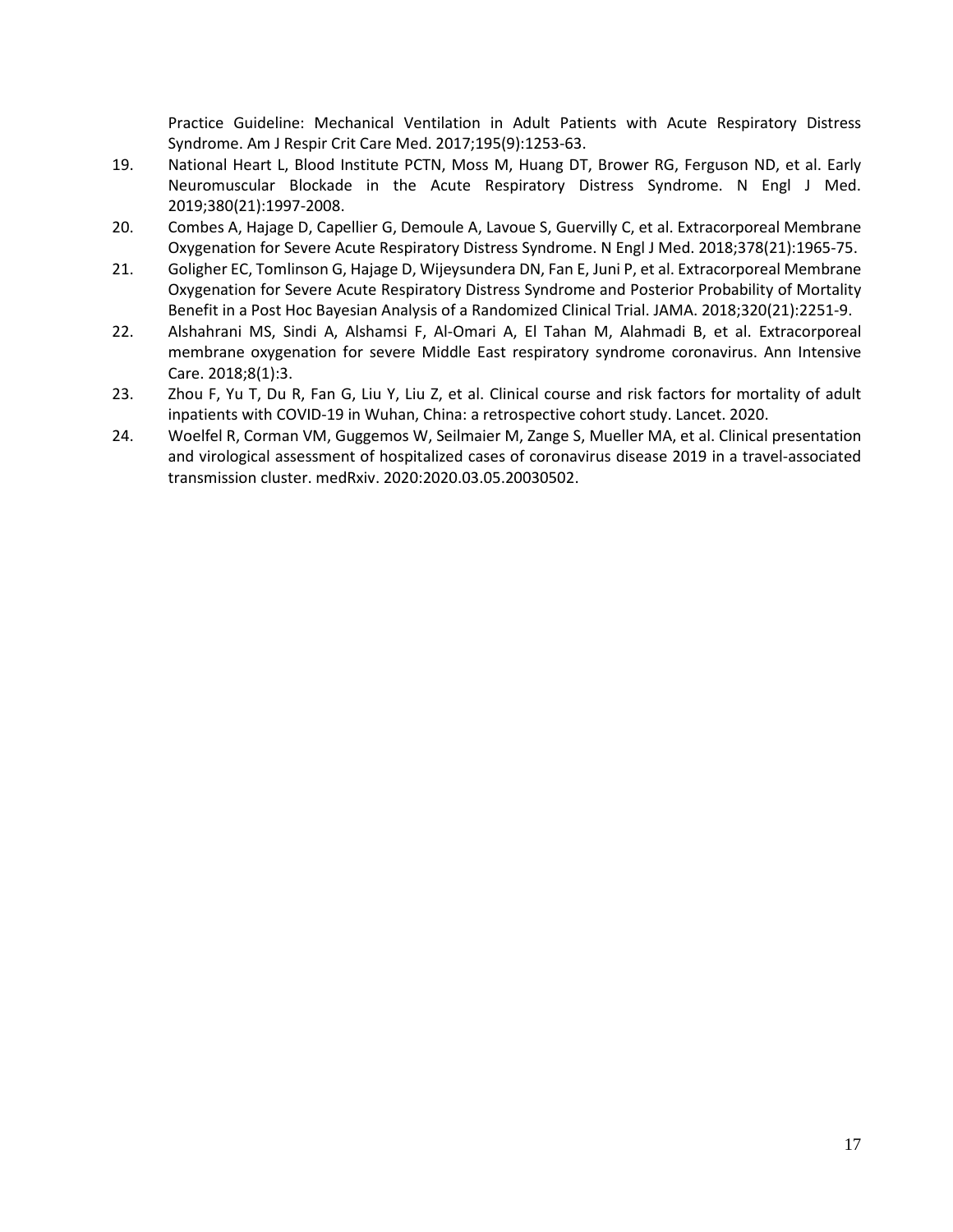## <span id="page-17-0"></span>Appendix 1 – Example of a patient information sheet

#### **Example of a patient information sheet for use with suspected cases who are being sent home to await test results for SARS-CoV-2 (COVID-19).**

While awaiting test results for COVID-19 (the novel coronavirus), you have been assessed as being medically well enough to be managed at home.

However, please consider yourself as potentially infectious until the final results are available. You will need to abide by the following:

- You should quarantine yourself at home. Don't go to work, avoid unnecessary travel, and as far as possible avoid close interactions with other people.
- You should clean your hands with soap and water frequently. Alcohol-based sanitizers may also be used, provided they contain at least 60% alcohol.
- Do not have visitors in your home. Only those who live in your home should be allowed to stay. If it is urgent to speak to someone who is not a member of your household, do this over the phone.
- You should wear a facemask when in the same room (or vehicle) as other people.
- At home, you should stay in a specific room and use your own bathroom (if possible). If you live in shared accommodation (university halls of residence or similar) with a communal kitchen, bathroom(s) and living area, you should stay in your room with the door closed, only coming out when necessary, wearing a facemask if one has been issued to you.
- You should practice good cough and sneeze hygiene by coughing or sneezing into a tissue, discarding the tissue immediately afterwards in a lined trash can, and then wash your hands immediately.
- If you need to wash the laundry at home before the results are available, then wash all laundry at the highest temperature compatible for the fabric using laundry detergent. This should be above 60° C. If possible, tumble dry and iron using the highest setting compatible with the fabric. Wear disposable gloves and a plastic apron when handling soiled materials if possible and clean all surfaces and the area around the washing machine. Do not take laundry to a laundrette. Wash your hands thoroughly with soap and water after handling dirty laundry (remove gloves first if used).
- You should avoid sharing household items like dishes, cups, eating utensils and towels. After using any of these, the items should be thoroughly washed with soap and water.
- All high-touch surfaces like table tops, counters, toilets, phones, computers, etc. that you may have touched should be appropriately and frequently cleaned.
- Monitor your symptoms Seek prompt medical attention if your illness is worsening, for example, if you have difficulty breathing, or if the person you are caring for symptoms are worsening. If it's not an emergency, call your doctor or healthcare facility at the number below. If it is an emergency and you need to call an ambulance, inform the call handler or operator that you are being tested for SARS-CoV-2.

While awaiting the results, if your symptoms worsen:

- Call:
- Or come to:

For more information on COVID-19, see the NICD's FAQ page: